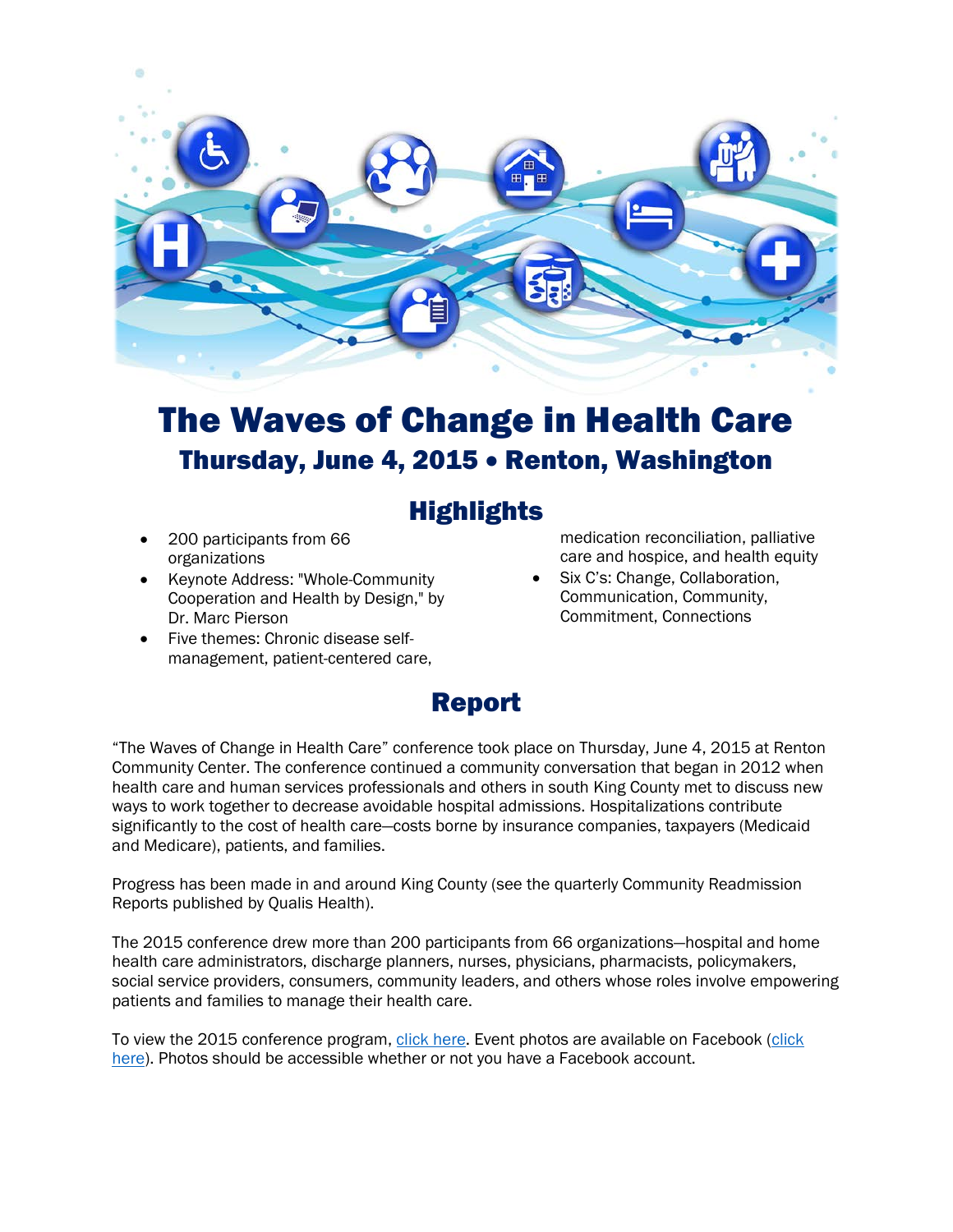### Keynote Address



#### Whole-Community Cooperation: Health by Design

Our keynote speaker was Marc Pierson, MD, Cambridge Management Group, a board-certified emergency physician and internist who is a leader in promoting design and implementation of accountable-care programs.

Dr. Pierson emphasized paradigm needed to create change in health care systems, so that medical, behavioral, and social services are

integrated and the health care community interacts in a way that supports individual recovery.

*"Perfect parts do not make a perfect whole.*

*"It is the interactions of the parts that determine the effectiveness of the whole."*

—Organizational theorist Russell Ackoff, known for Systems Thinking (as quoted by Dr. Marc Pierson)

Population health takes more than just medicine, says Pierson. Health and medicine are not the same thing. Health care is the business of medicine, and only a small subset of health—maybe 20 percent. If we address the social determinants of health, we should see less need for health care. Unhealthy behaviors (e.g., tobacco use, unhealthy diet, lack of exercise, alcohol use, unsafe sex) comprise influence about 30 percent of health. Socioeconomic factors such as education, employment, income, and family support network influence about 40 percent of health.

The federal government sets the purpose (and can change the purpose) that defines the kind of system we have to create. States set policies that enable integrated purchasing and design. Twentytwo states have innovation plans, including multi-payers and system transformation. Oregon may be leading in health care innovation.

Washington State is making headway with Accountable Communities of Health, a locallygoverned public-private partnership that will manage shared resources. One or more Accountable Risk-Bearing Entities (ARBE) in each region will compete for Medicaid physical and/or behavioral health care contracts, and may serve all individuals or focus only on high-needs population. Regional Extension Centers (nine in our state) will self-organize to provide opportunities for collaborative design and learning. Training of community health workers to guide patients to the information they need as well as through the system is of critical importance. The "triple aim" of population health, per capita cost, and experience will be met

**Community System Levers** 



*A diagram from Dr. Pierson'[s presentation](http://www.agingkingcounty.org/CTconference/docs/2015presentations/Marc-Pierson_Whole-Community-Cooperation_Health-by-Design.pdf) illustrates [the complexity of the U.S. health care system.](http://www.agingkingcounty.org/CTconference/docs/2015presentations/Marc-Pierson_Whole-Community-Cooperation_Health-by-Design.pdf)*

through shared health and recovery services, community services, and system supports.

Critical community lessons from th[e ReThink Health Model](http://www.rethinkhealth.org/our-work/dynamic-modeling-strategy/) (Fannie E. Rippel Foundation) include:

- 1. Capture and Reinvest
- 2. Whole Community
- 3. CHW-network

See also [Powerpoint slide 43.](http://www.agingkingcounty.org/CTconference/docs/2015presentations/Marc-Pierson_Whole-Community-Cooperation_Health-by-Design.pdf)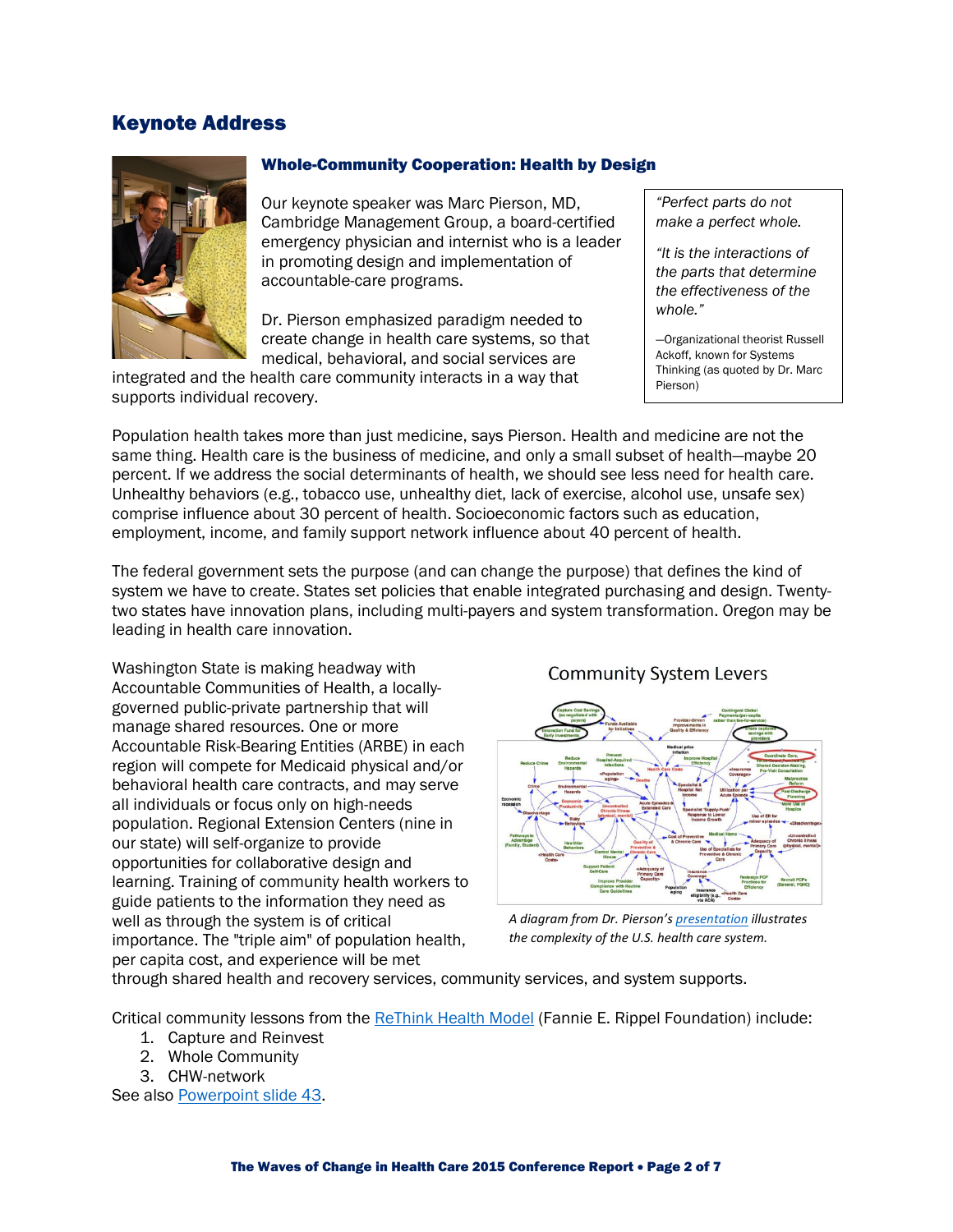Dr. Pierson cited success in Jonkoping, Sweden, which set a target of 8.3 percent of the local economy for health care. U.S. models include:

- Grand Junction, Colorado—where providers are designing a coordinated, accountable system of care that integrates primary care and behavioral health, uses outcomes-based payments to enable transformation, and engages individuals in their care.
- Intermountain Healthcare, Utah—which has implemented a shared accountability plan, redesigning care by consistently using evidence-based practices, engaging patients in their health and health care choices, and aligning financial incentives so that everyone has a stake in health care.

#### Linkage Mapping

- Work Together for Population Health
- Create Shared System Purpose
- Map System **Connections**
- Focus on Interactions<br>• Criteria for Prioritizing
- Criteria for Prioritizing Improvements
- Ideal Design
- Reinvest Savings on **Interactions**

Support for community health worker training should be an initial

investment—strengthening support between medical visits, between institutional settings, and between medical systems. For cost savings, look at providing coaching for people with chronic conditions to support healthy behaviors. Other advice:

- Create medical homes.
- Recruit primary care providers for safety network clinics.
- Recruit providers for private practice.
- Redesign primary care practices for efficiency.
- Prevent hospital-acquired infections.
- Improve hospitals to reduce ineffectiveness.
- Ensure person-centered care.
- Improve discharge care by providing a coach and coordination for routine care.
- Extend hospice and end-of-life care.
- Enable POLST.

The community network of care must be trustworthy, safe, equitable, timely, efficient, and affordable. Life occurs in the large spaces—between visits, between organizations, and between EMRs. Managing change in these in-between places is not for the faint of heart—courage and experience are required. Dr. Pierson warns that attempts by non-trustworthy parties will fail, that competitors must become allies and work toward integration. The right sequence of support is essential.

In closing, Dr. Pierson offered a gentle reminder:

- It is about people working together
- It is about place.
- It is about conversations that lead to commitments.

Dr. Pierson's presentation slides are available [online.](http://www.agingkingcounty.org/CTconference/docs/2015presentations/Marc-Pierson_Whole-Community-Cooperation_Health-by-Design.pdf)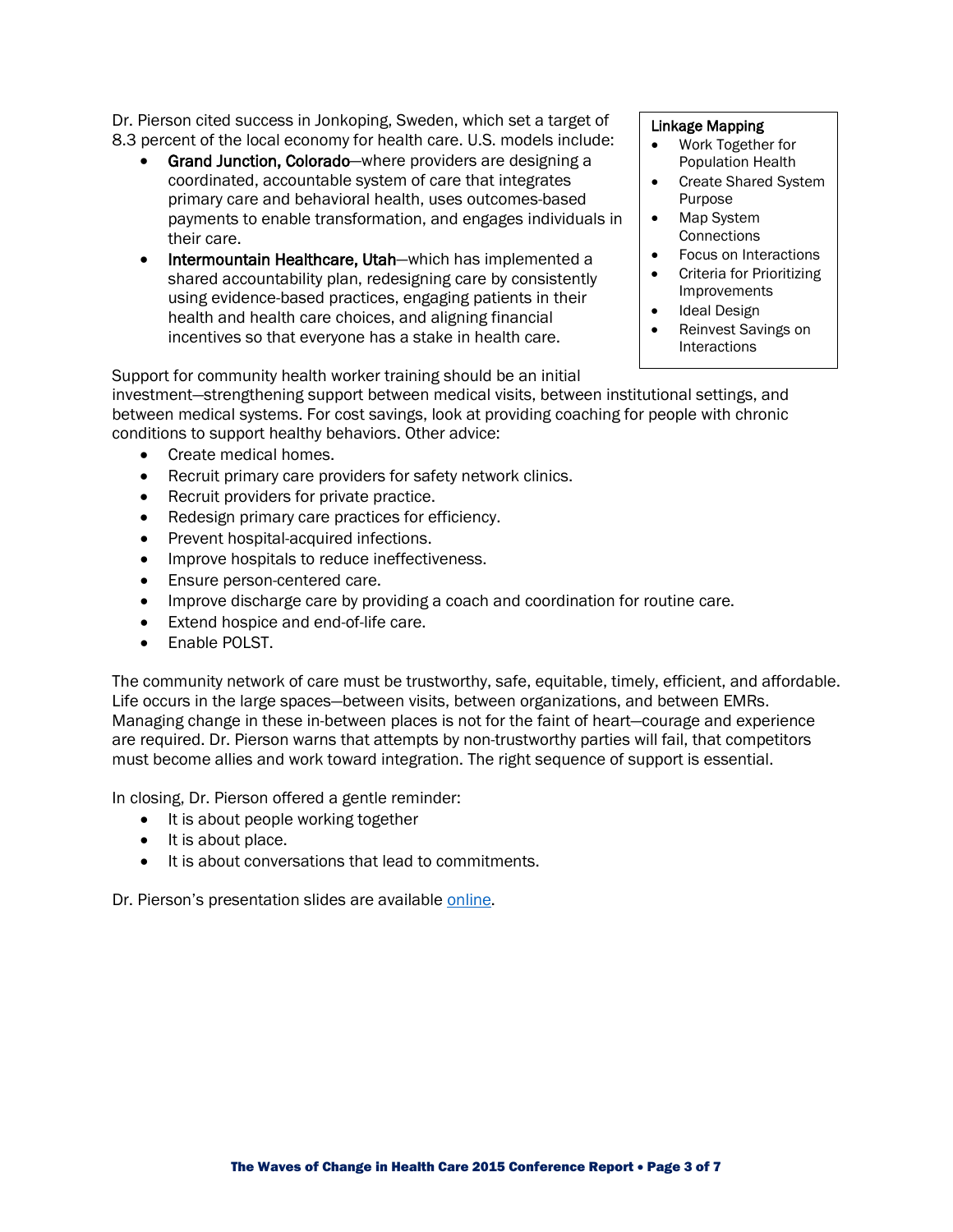## General Sessions



#### Medication Reconciliation in Transitions of Care

Jeff West, RN, MPH, of Qualis Health identified the key steps in medication reconciliation, explored how the [MARQUIS Medication](http://www.hospitalmedicine.org/Web/Quality___Innovation/Implementation_Toolkit/MARQUIS/Overview_Medication_Reconciliation.aspx)  [Reconciliation Implementation Toolkit](http://www.hospitalmedicine.org/Web/Quality___Innovation/Implementation_Toolkit/MARQUIS/Overview_Medication_Reconciliation.aspx) applies to different populations and settings, and made a business case for medication reconciliation. The goal is to eliminate unintended discrepancies

between the patient's *accurate* historical medication list and their current medication list.

The MARQUIS Medication Reconciliation Implementation Toolkit was a recommended pre-conference reading (see link above). Note: MARQUIS materials are free, but each individual needs to register to download material to honor the copyrights.

Learn more by reviewing Mr. West's presentation [\(click here\)](http://www.agingkingcounty.org/CTconference/docs/2015presentations/med-reconciliation-in-transitions-of-care.pdf). To print the Qualis Health handout, "Tips for Obtaining Best Possible Medication History," [click here.](http://www.agingkingcounty.org/CTconference/docs/2015presentations/Tips-Obtaining-Best-Possible-Med-Hx.pdf)

#### "A Day in the Life"

Kimberley Herner, MD and Jackie Shreve-Swaner, RN Care Manager, of UW Medicine/Valley Medical Center, and a Full Life Care patient and family caregiver discussed their experiences in getting the supports and services needed to maintain health, with focus on patient-centered care, consumer engagement, community-based care coordination, and caregiver support.

#### Living Well Throughout the Age Wave

Alexandra N. Schwartz, DSHS/ Aging and Long-Term Support Administration, facilitated a panel presentation on chronic disease self-management programs, with Kathryn Ramos, Patient Health Education Resources, Clinical Improvement and Prevention, Group Health Cooperative; Kimberly Cole-Nash, African Americans Reach and Teach Health (AARTH); and Michael Woo, LICSW, NHA, Kin On Community Care Network. A [Group Health video](https://youtu.be/3x0GCipm_ZE) focused on "Living Well Workshops: Working together to live healthier" (03:13). Learn

more by reading [Evidence-based Chronic Disease Self-Management Program for Older Adults](http://www.ncoa.org/improve-health/center-for-healthy-aging/content-library/CDSMP-6-30-2011.pdf) and viewing the panel's presentation [\(click here\)](http://www.agingkingcounty.org/CTconference/docs/2015presentations/living-well-thruout-the-age-wave.pdf).

#### Elements of Best Possible Medication History

- Name of medication
- Dose
- Route
- Strength
- **Formulation**
- Schedule
- Indication
- Start-stop dates
- Adherence
	- Last dose
- Hx of
- Allergies/Reactions/A DE
- Pharmacies
- Prescriber(s) contact info





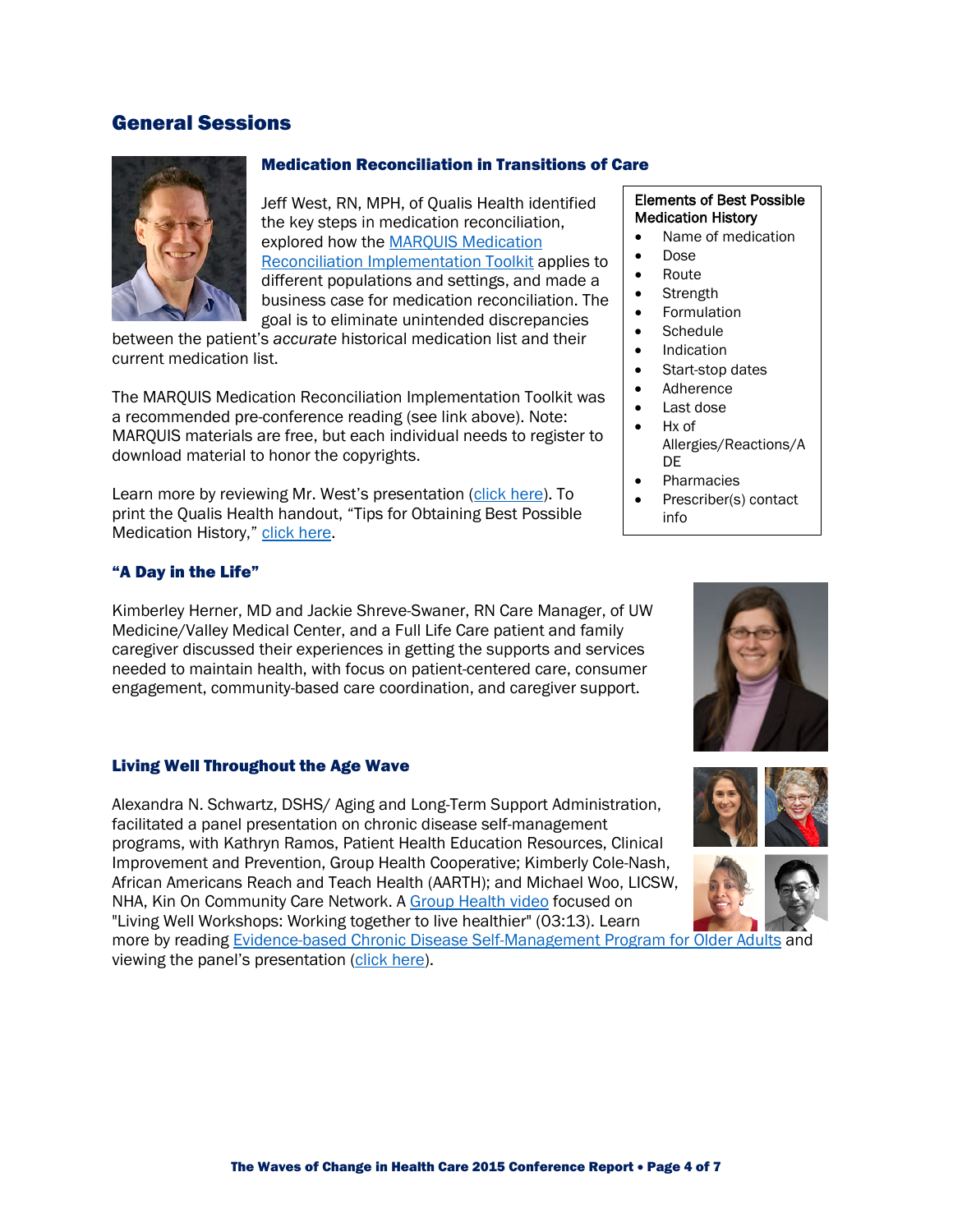#### Palliative Care and Hospice—Intentional Conversations and Warm **Handovers**

Dr. Mimi Pattison, Medical Director at CHI Franciscan Hospice and Palliative Care, helped participants gain a better understanding of relationship-centered care and the value of collaborative decision-making that provides "The Best Care Possible" and serves to reduce hospital readmissions. Learn more by viewing Dr. Pattison's presentation [\(click here\)](http://www.agingkingcounty.org/CTconference/docs/2015presentations/palliative-care-and-hospice.pdf).

#### Health Equity: What's it got to do with care transitions?

Linn Gould of Just Health Action discussed how social, political, environmental, and economic factors interact to disproportionately impact some populations more than others. She also described actions that are being taken to reduce these inequities. A [PBS News Hour video](https://youtu.be/dypoYEvBfs4) that looks at "Why African-American seniors are less likely to use hospice" (07:39) was shown. Learn more by readin[g Defining equity in health](http://www.agingkingcounty.org/CTconference/docs/Defining-equity-in-health.pdf) and viewing Ms. Gould's presentation [\(click](http://www.agingkingcounty.org/CTconference/docs/2015presentations/health-equity-whats-it-got-to-do-with-care-transitions.pdf)  [here\)](http://www.agingkingcounty.org/CTconference/docs/2015presentations/health-equity-whats-it-got-to-do-with-care-transitions.pdf).

## Appreciation

The planning team is most appreciative of the support received from these sponsors:

- Aging and Disability Services
- Alzheimer's Association—Western and Central Washington State
- Asian Counseling and Referral Service
- Careage Home Health
- CarePatrol franchisees (Eastside, Seattle, Greater West Seattle and South King County)
- CHI Franciscan Hospice and Palliative Care
- Chinese Information and Service **Center**
- Clinic Network | UW Medicine | Valley Medical Center
- Developmental Disabilities Administration | DSHS
- Family Resource Home Care
- Fidelis Secure Home
- Full Life Care
- Home Care Referral Registry of Washington State
- Kelley-Ross Pharmacy
- King County Department of Community and Human Services
- KWA Home Care
- Lifelong | Chicken Soup Brigade
- Philips Healthcare | Lifeline
- Professional Registry of Nursing, Inc.
- Providence Hospice of Seattle
- Qualis Health
- ResCare Home Care
- Senior Services
- University of Washington Professional & Continuing Education
- Washington Dental Service Foundation



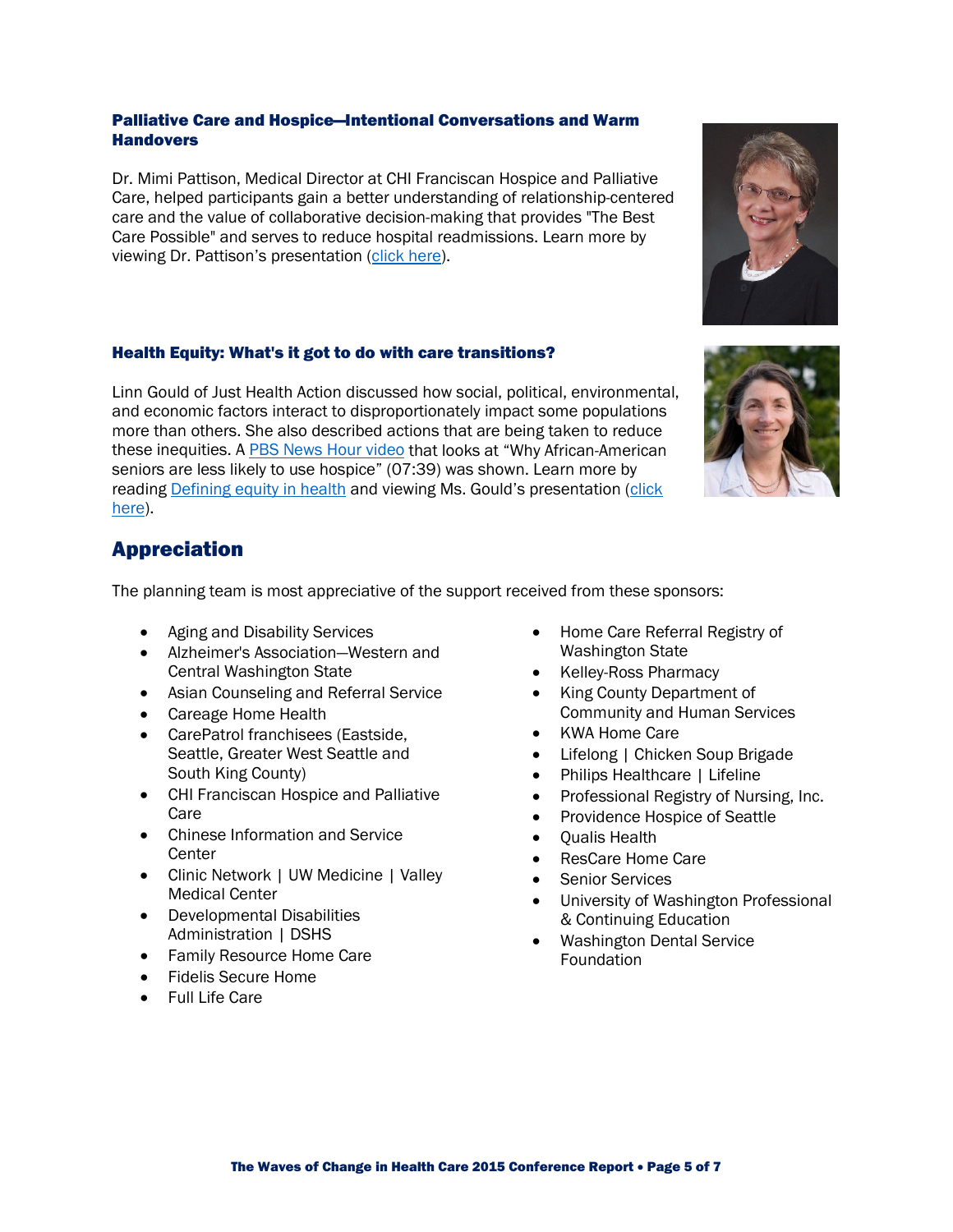The individuals who served on the conference planning team, and the organizations they represented, provided guidance in numerous ways over one year leading up to the conference. Special thanks to:

- Dave Budd, Full Life Care
- Jeri Craine, Valley Medical Center
- Jay Crosby, Professional Registry of Nursing, Inc.
- Susan Dailey, Alzheimer's Association of Western & Central Washington
- Evelyn Dreyer, DSHS/Developmental Disabilities Administration
- Steve Garrett, Care Patrol of the Northwest
- Carol Higgins, Qualis Health
- Stephen Lam, Chinese Information & Service Center

## Feedback

Aging and Disability Services requested feedback from participants via an electronic survey following the conference, which was open until July 6, 2015. All of the feedback will be considered by the conference planning team in designing the next conference.

Sixty-eight (68) people responded to the online survey (61 of whom attended the conference plus seven others who were directed to questions regarding future care transitions conferences). Ninety-three percent (93%) of respondents gave the conference a positive (excellent or good)

- Mary Pat O'Leary, Aging and Disability **Services**
- Deborah Parks, Sound Mental Health
- Dillon Pyle, Judson Park
- Irene Stewart, Aging and Disability Services (coordinator)
- Bonni Stratton, CHI Franciscan Hospice & Palliative Care
- Gary Tang, Asian Counseling and Referral Service
- Hamidah Virani, Careage Home Health



The word cloud above illustrates the key themes and future personal change interests of 2015 conference participants.

rating. Favorable ratings were given for each program component, with particularly high marks for the sessions focused on palliative care and hospice, and health equity.

The survey solicited suggestions for improvements and gauged interest in specific topics for future conferences. Following is what the planning team learned:

- Venue: At this time, South King County (95 percent), Seattle (94 percent), and Bellevue (87 percent) are the preferred locales for future conferences.
	- $\circ$  Space: As the conference continues to grow, select a venue with considerably more space. Arrange conference tables with more room to move. Provide more room for exhibits, preferably in the hallway or around the perimeter of the main conference room. Ensure more capacity in the women's restroom.
	- o Audio/visual: Have additional microphones available so there is less juggling. Ensure good acoustics and sound quality. Use more visual aids (e.g., videos, demonstrations).